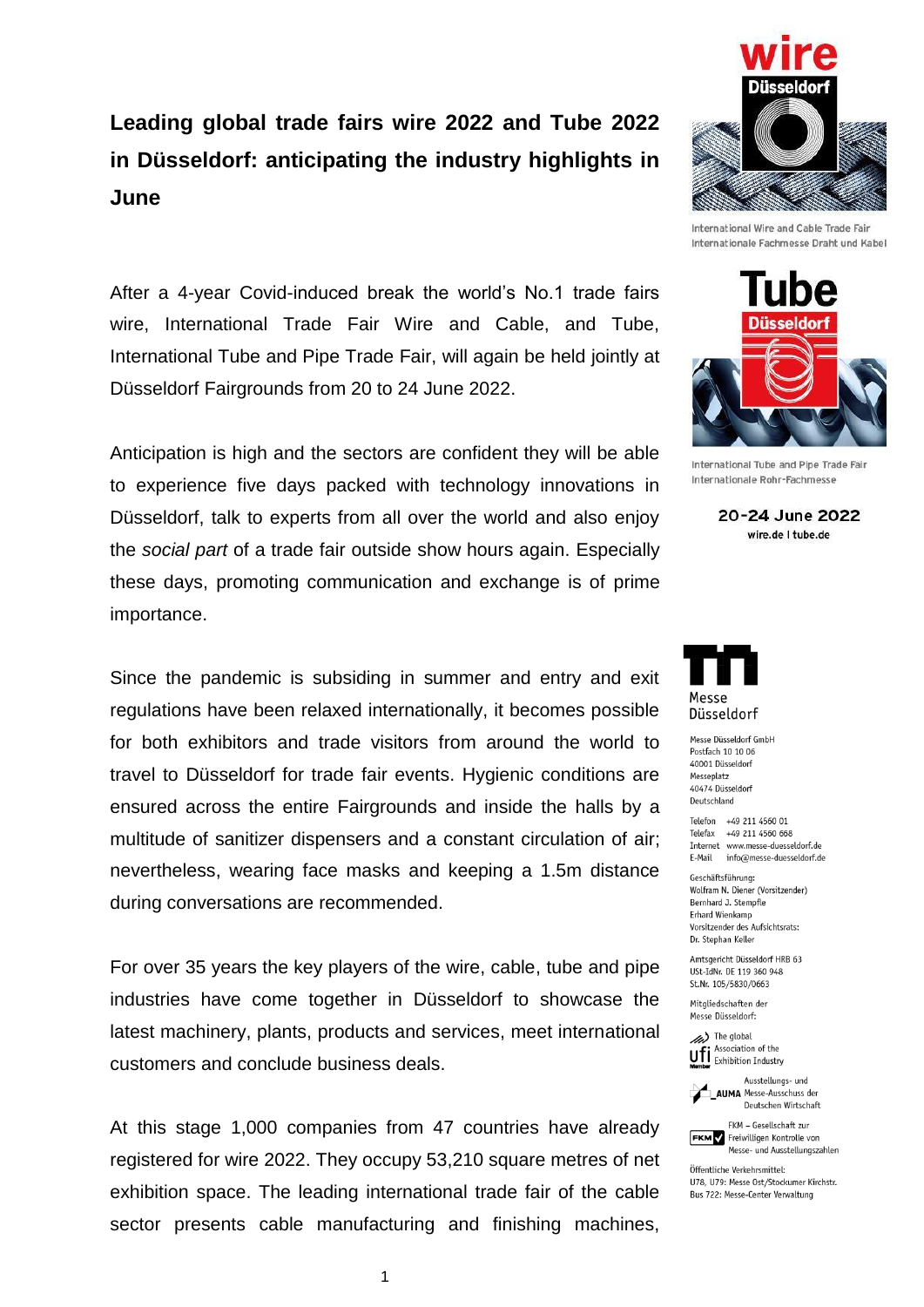process technology tools and auxiliary process technology materials as well as materials, special wires and cables. Furthermore, innovations from the areas of measuring and control technology as well as test engineering and specialist areas will be on show. For the first time now, finished products from the traditional segments of fastener and spring making technology will also be exhibited. This means such finished products as technical springs, screws, cable strands, eyelets etc. will also make their way into the ranges of wire 2022.

The international trade fair wire will occupy exhibition halls 9 to 14 with the segments of wire, cable, wire products and manufacturing technology, fastener technology and spring making technology plus finished products with Hall 13 dedicated exclusively to fastener and spring making technologies and their finished products. Following on from this hall will be the large and energyintensive mesh-welding machines plus associated technologies in Hall 15.

Once again, 2022 will also see the traditionally strong attendance of exhibitors from Italy, Turkey, Spain, Belgium, France, Austria, the Netherlands, Switzerland, Great Britain, Sweden, Poland and Germany. As regards overseas exhibitors, registrations from the USA, Canada, South Korea, Taiwan, India, Japan and China have been received.

On over 40,000 square metres of net exhibition space the international tube and pipe trade fair Tube presents the complete bandwidth from tube manufacturing and finishing to pipe and tube processing and tube trading. Exhibits range from raw materials, pipes and tubes and accessories, tube manufacturing machinery and second-hand machinery to process technology tools, auxiliaries and measuring and control technology as well as test engineering. Pipelines and the area of OCTG technology as well

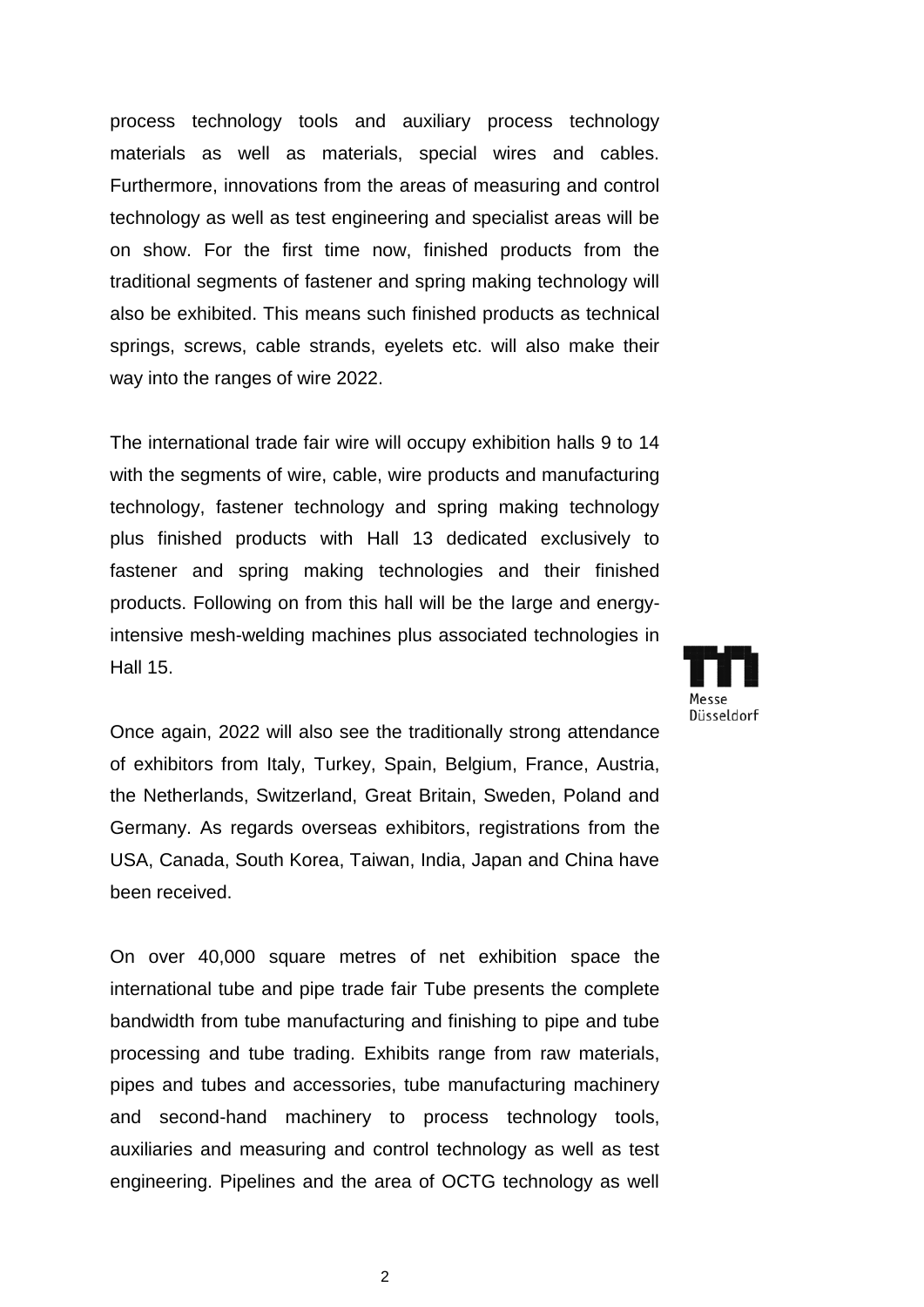as profiles and machinery complement the ranges. So far 735 exhibitors from 44 countries have registered.

At Tube the strongest exhibiting countries will also be Italy, Turkey, Great Britain, the Netherlands, France, Austria, Switzerland, Poland, Spain, the Czech Republic, and Germany. As regards overseas, most exhibitors come from the USA, India, South Korea, Taiwan and China.

The No. 1 trade fair for the pipe and tube industry will occupy the new Hall 1 for the first time as well as the adjacent Halls 3 and 4 with the segments tube manufacturing, accessories and tube trading. Following on from these halls will be bending and forming in Halls 5 and 6, and pipe and tube processing in Halls 6 and 7a. Hall 7a will be occupied by big plant and machinery.

## **Premiere for the ecoMetal trails for the trade fair duration:**

Sustainable, eco-friendly, energy-efficient and innovative: this is how most manufacturing companies want to "shine" in public. However, the path towards this is often long, especially in the resource-intensive technology companies of the wire, cable, tube and pipe industries. It often takes companies years to incorporate the demands made on climate-efficiency, sustainability and resource savings into their own production operations.

All the more Messe Düsseldorf will now look to its ecoMetals Campaign at the leading global trade fairs wire and Tube: from 20 to 24 June there will be daily guided tours offered for free to visitors. These so-called ecoMetals-trails will guide them to the stands of sustainably manufacturing exhibitors.

## **Expert meeting revolving around Green Transformation**

Under the heading *The Steel Industry is enforcing its Green Transformation* an expert meeting will held on Monday 20 June. From 2.00 pm an approximately 4-hour [programme](http://www.stahl-kommunikation.de/Veranstaltungen) will feature